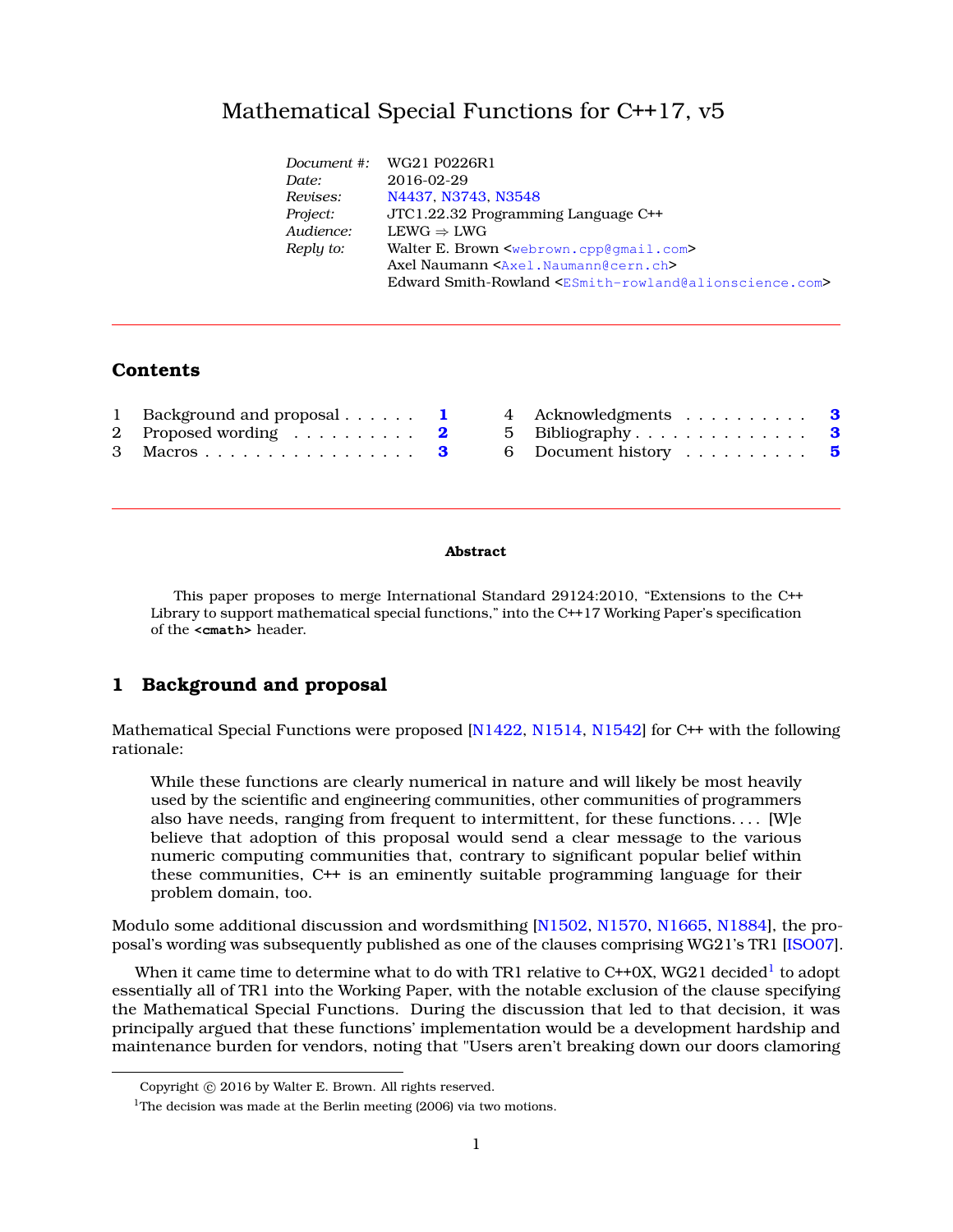for these functions."<sup>[2](#page-1-1)</sup> Still later, following WG14's lead [\[ISO09\]](#page-2-4),<sup>[3](#page-1-2)</sup> WG21 voted to issue its own Mathematical Special Functions International Standard, IS 29124:2010 [\[N3060,](#page-3-7) [ISO10\]](#page-3-8).[4](#page-1-3)

With encouragement/approval from Study Group 6 (numerics) at previous WG21 meetings, [\[N4437\]](#page-3-9) proposed to include IS 29124:2010 in the C++ standard as a conditionally-supported feature. Upon reflection and (lively!) discussion in Lenexa, WG21 recommended revision so as to *require* that IS 29124:2010's functionality be made unconditionally available. This recommendation was based on the following observations:

- that several standard library vendors (Dinkumware, Boost, gcc) have complete implementations of the IS,
- that WG21 preferred to avoid including a conditionally supported library feature in the standard, and
- (most significantly) that a conditionally supported feature could not be relied upon across implementations or platforms, rendering it useless for certain user communities.

We therefore **propose to merge IS 29124:2010 [\[ISO10\]](#page-3-8) into the C++17 standard as a Standard Library feature in header** <cmath>. We do so now for the following principal reasons:

- "There is a long history of implementation experience with these functions. . . . All the functions are mathematically well-understood, all have proven their utility in practice over a considerable period of time, and all have been previously implemented in C and C++" [\[N1422,](#page-3-0) [N1514,](#page-3-1) [N1542\]](#page-3-2);
- The merger will decrease future WG21 burden by managing a single International Standard, rather than two. This reduces not only the number of published Standards, but also the amount of such future overhead as working papers, issues lists, Project Editors, and the like.
- More importantly, members of the user community have expressed interest in maintaining and enhancing the functionality provided by IS 29124:2010. (See, for example, [\[N3494\]](#page-3-10).) However, WG21 has no vehicle to do so, as IS 29124:2010 is considered a completed project. If it were merged into the C++17 standard, our usual process would be able to evaluate and act on such proposals.
- Finally, it is relevant to take this step in time for C++17, because IS 29124:2010 is now (past) due per the usual ISO rule for periodic review. This is thus an appropriate time to plan this Standard's retirement.

### <span id="page-1-0"></span>**2 Proposed wording**

All proposed wording is relative to WG21 draft [\[N4567\]](#page-3-11). Text like this is to be added, text like this is to be deleted, and editorial notes are displayed  $\,$   $\,$  like this . $^5$  $^5$ 

<span id="page-1-1"></span><sup>2</sup>However, it was evidently not deemed a similar hardship and burden to integrate C99's then-new math functions (some of which, like the hyperbolic functions, are actually mathematically classified as special functions) into C++11. As enumerated by P. J. Plauger in [\[N1372\]](#page-3-12), the functions added to **<math.h>** consisted of "**acosh**, **asinh**, **atanh**, **cbrt**, copysign, erf, erfc, exp2, expm1, fdim, fma, fmax, fmin, hypot, ilogb, lgamma, llrint, llround, log1p, log2, logb, **lrint**, **lround**, **nan**, **nearbyint**, **nextafter**, **nexttoward**, **remainder**, **remquo**, **rint**, **round**, **scalbln**, **scanbn**, **tgamma**, and **trunc**, plus float versions (ending in f) and long double versions (ending in l)" as well as additional new macros, function macros, and entirely new related headers such as  $\le$  **fenv.h>.**  $\odot$ 

<span id="page-1-2"></span><sup>3</sup> In explaining why it wanted to issue an International Standard rather than a Technical Report on this topic, John Benito noted on behalf of WG14 that the state of the art had advanced considerably since the project's inception: "[Now t]here are several implementations, complete or under development, all using the functionality that the committee intended to document. . . " [\[Ben07\]](#page-2-5).

<span id="page-1-3"></span><sup>4</sup>According to WG21 Convener Herb Sutter, these two International Standards are reportedly the first in ISO history that were approved after two ballots each, rather than via the then-usual three-ballot process, because there were no "no" votes.

<span id="page-1-4"></span><sup>&</sup>lt;sup>5</sup>The technical content of [\[ISO10\]](#page-3-8), in the form of  $\mathbb{E}$ F<sub>E</sub>X machine-readable text, will be made advailable to the WG21 Project Editor to help insure the smoothest possible transition.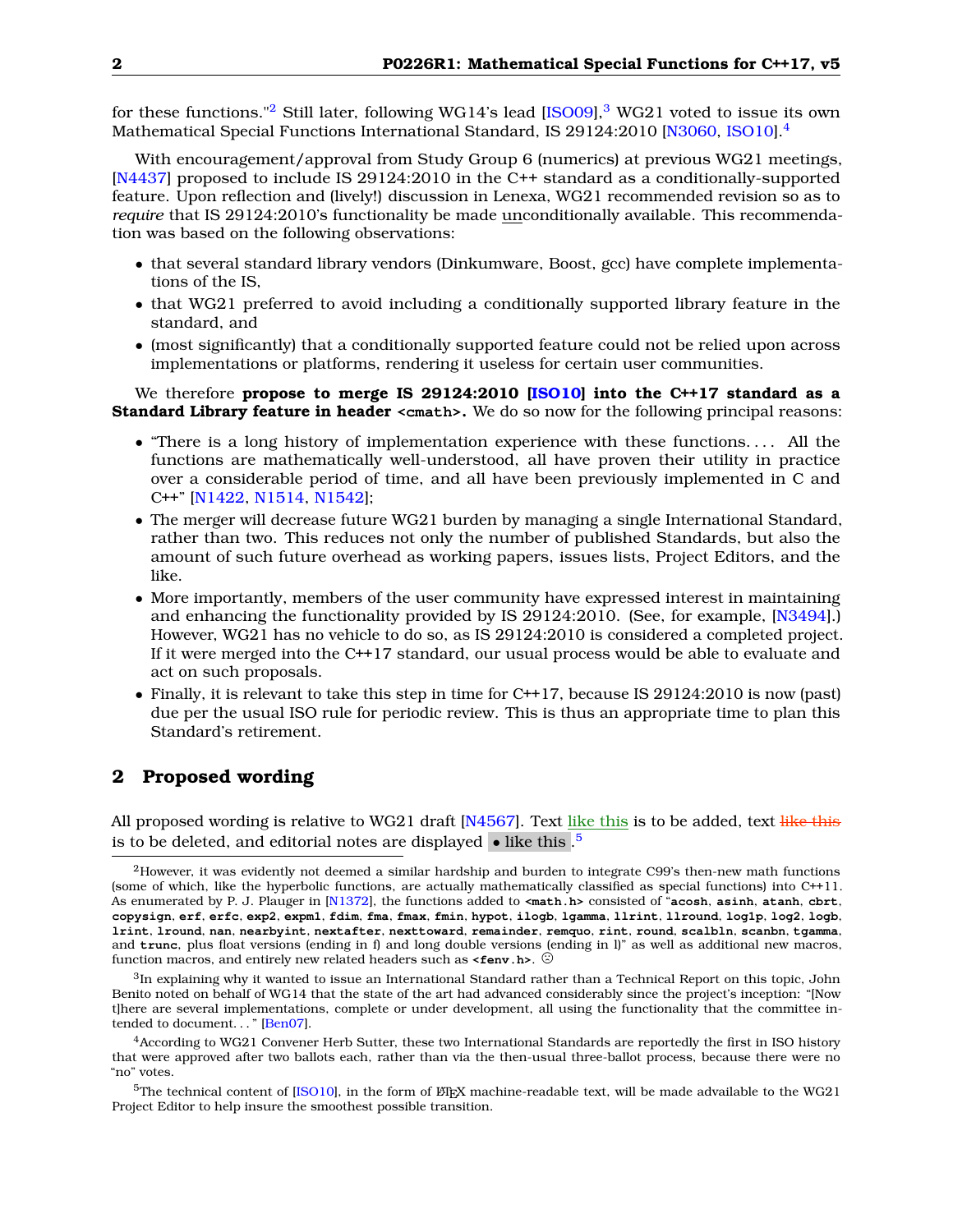• At the level of and following [c.math], create a new subclause with heading and initial content the same as IS 29124:2010's clause [sf.cmath], "Additions to header **<cmath>**," renumbering as appropriate to the new context. Then adjust the newly-imported [sf.cmath]/2 as follows:

. . . . The detailed signatures added in namespace **std** to header **<cmath>** are: . . .

• Clarifying that the mathematical special functions are intended not to be added also to the (deprecated) **<math.h>** header, adjust [depr.c.headers]/2 as follows, replacing N with the correct subclause number so as to refer to the newly-added text above:

Every Except for the functions declared in clause 26.N, every C header, each of which has a name of the form **name.h**, behaves as if each name placed in the standard library namespace by the corresponding *cname* header is placed within the global namespace scope. . . .

• Merge IS 29124:2010's clause [norm], "Normative References," into [intro.refs], and merge IS 29124:2010's clause [terms], "Terms, definitions, and symbols," into [intro.defs], each in an order determined at the discretion of the Project Editor.

#### <span id="page-2-0"></span>**3 Macros**

Since IS 24747:2009 was designed as an opt-in library (what we would today term "conditionallysupported"), it furnished its own macro-based mechanisms for that purpose. This proposal does not preserve such macros.

However, for the purposes of SG10, we recommend a feature test macro by the name **\_\_cpp\_lib\_math\_special\_functions**. While the IS does have a macro intended for an analogous purpose, it predates and hence does not follow SG10's recommended naming conventions. We recommend abandoning the IS's now-dated identification and enabling macros.

### <span id="page-2-1"></span>**4 Acknowledgments**

Many thanks to everyone who helped during the evolution of Mathematical Special Functions in the C++ standard library.

Special thanks to WG14 for its early and enthusiastic embrace of Mathematical Special Functions for the C library.

#### <span id="page-2-2"></span>**5 Bibliography**

- <span id="page-2-5"></span>[Ben07] [John] Benito: "Rationale to change ISO/IEC JTC 1/SC 22 Program of Work for TR 24727 to IS 24747." ISO/IEC JTC1/SC22/WG14 document N1234, 2007-04-28. [http://www.open-std.org/jtc1/sc22/wg14/www/docs/n1234.htm.](http://www.open-std.org/jtc1/sc22/wg14/www/docs/n1234.htm)
- <span id="page-2-3"></span>[ISO07] International Organization for Standardization: "Information technology — Programming languages — Technical Report on C++ Library Extensions." ISO/IEC document TR 19768:2007.
- <span id="page-2-4"></span>[ISO09] International Organization for Standardization: "Information technology — Programming languages  $-$  Programming languages, their environments and system software interfaces  $-$  Extensions to the C Library to support mathematical special functions." ISO/IEC document IS 24747:2009.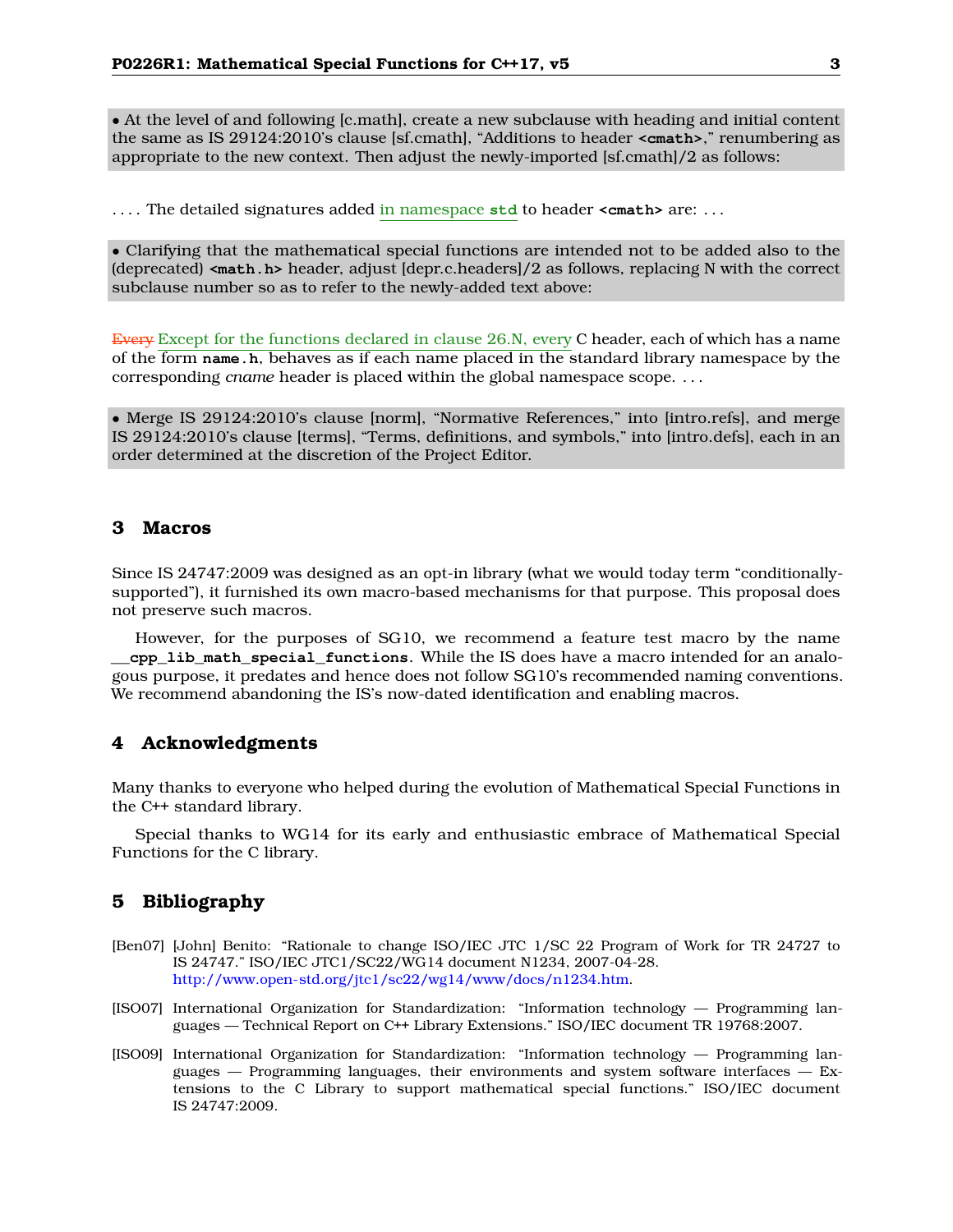- <span id="page-3-8"></span>[ISO10] International Organization for Standardization: "Information technology — Programming languages  $-$  Programming languages, their environments and system software interfaces  $-$  Extensions to the C++ Library to support mathematical special functions." ISO/IEC document IS 29124:2010.
- <span id="page-3-12"></span>[N1372] P. J. Plauger: "Proposed C99 Library Additions to C++ (Revised)." ISO/IEC JTC1/SC22/WG21 document N1372 (post-Curacao mailing), Undated. [http://www.open-std.org/jtc1/sc22/wg21/docs/papers/2002/n1372.txt.](http://www.open-std.org/jtc1/sc22/wg21/docs/papers/2002/n1372.txt)
- <span id="page-3-0"></span>[N1422] Walter E. Brown: "A Proposal to Add Mathematical Special Functions to the C++ Standard Library." ISO/IEC JTC1/SC22/WG21 document N1422 (pre-Oxford mailing), 2003-02-24. [http://www.open-std.org/jtc1/sc22/wg21/docs/papers/2003/n1422.html.](http://www.open-std.org/jtc1/sc22/wg21/docs/papers/2003/n1422.html)
- <span id="page-3-3"></span>[N1502] P. J. Plauger: "Proposed Signature Changes for Special Math Functions in TR-1." ISO/IEC JTC1/ SC22/WG21 document N1502 (pre-Kona mailing), Undated. [http://www.open-std.org/jtc1/sc22/wg21/docs/papers/2003/n1502.txt.](http://www.open-std.org/jtc1/sc22/wg21/docs/papers/2003/n1502.txt)
- <span id="page-3-1"></span>[N1514] Walter E. Brown: "A Proposal to Add Mathematical Special Functions to the C++ Standard Library (version 2)." ISO/IEC JTC1/SC22/WG21 document N1514 (pre-Kona mailing), 2003-05-15. [http://www.open-std.org/jtc1/sc22/wg21/docs/papers/2003/n1514.pdf.](http://www.open-std.org/jtc1/sc22/wg21/docs/papers/2003/n1514.pdf)
- <span id="page-3-2"></span>[N1542] Walter E. Brown: "A Proposal to Add Mathematical Special Functions to the C++ Standard Library (version 3)." ISO/IEC JTC1/SC22/WG21 document N1542 (post-Kona mailing), 2003-10-28. [http://www.open-std.org/jtc1/sc22/wg21/docs/papers/2003/n1542.pdf.](http://www.open-std.org/jtc1/sc22/wg21/docs/papers/2003/n1542.pdf)
- [N1564] William M. Miller: "Core Issue 195 and 'Conditionally-Supported Behavior'." ISO/IEC JTC1/SC22/ WG21 document N1564 (pre-Sydney mailing), 2004-02-12. [http://www.open-std.org/jtc1/sc22/wg21/docs/papers/2004/n1564.pdf.](http://www.open-std.org/jtc1/sc22/wg21/docs/papers/2004/n1564.pdf)
- <span id="page-3-4"></span>[N1570] P. J. Plauger: "Corrections to Domain-error Reporting for TR1 Chapter on Special Math Functions." ISO/IEC JTC1/SC22/WG21 document N1570 (pre-Sydney mailing), Undated. [http://www.open-std.org/jtc1/sc22/wg21/docs/papers/2004/n1570.txt.](http://www.open-std.org/jtc1/sc22/wg21/docs/papers/2004/n1570.txt)
- [N1627] William M. Miller: "'Conditionally-Supported Behavior' (Rev. 1)." ISO/IEC JTC1/SC22/WG21 document N1627 (post-Sydney mailing), 2004-04-04. [http://www.open-std.org/jtc1/sc22/wg21/docs/papers/2004/n1627.pdf.](http://www.open-std.org/jtc1/sc22/wg21/docs/papers/2004/n1627.pdf)
- <span id="page-3-5"></span>[N1665] John Marraffino and Marc Paterno: "Guidelines for Domain Errors in Mathematical Special Functions." ISO/IEC JTC1/SC22/WG21 document N1665 (mid-Sydney/Redmond mailing), 2004-07- 15.

[http://www.open-std.org/jtc1/sc22/wg21/docs/papers/2004/n1665.pdf.](http://www.open-std.org/jtc1/sc22/wg21/docs/papers/2004/n1665.pdf)

- <span id="page-3-6"></span>[N1884] P. J. Plauger and Chris Walker: "Further Restrictions on Special Math Functions." ISO/IEC JTC1/ SC22/WG21 document N1884 (pre-Tremblant mailing), 2005-08-26. [http://www.open-std.org/jtc1/sc22/wg21/docs/papers/2005/n1884.txt.](http://www.open-std.org/jtc1/sc22/wg21/docs/papers/2005/n1884.txt)
- <span id="page-3-7"></span>[N3060] Walter E. Brown: "Final Draft International Standard 29124." ISO/IEC JTC1/SC22/WG21 document N3060 (post-Pittsburgh mailing), 2010-03-06. [http://www.open-std.org/jtc1/sc22/wg21/docs/papers/2010/n3060.pdf.](http://www.open-std.org/jtc1/sc22/wg21/docs/papers/2010/n3060.pdf)
- [N3061] Walter E. Brown: "Record of Response: ISO/IEC 29124." ISO/IEC JTC1/SC22/WG21 document N3061 (post-Pittsburgh mailing), 2010-03-06. [http://www.open-std.org/jtc1/sc22/wg21/docs/papers/2010/n3061.pdf.](http://www.open-std.org/jtc1/sc22/wg21/docs/papers/2010/n3061.pdf)
- <span id="page-3-10"></span>[N3494] Vincent Reverdy: "A Proposal to Add Special Mathematical Functions According to the ISO/IEC 80000-2:2009 standard." ISO/IEC JTC1/SC22/WG21 document N3494 (mid-Portland/Bristol mailing), 2012-12-19. [http://www.open-std.org/jtc1/sc22/wg21/docs/papers/2012/n3494.pdf.](http://www.open-std.org/jtc1/sc22/wg21/docs/papers/2012/n3494.pdf)
- <span id="page-3-9"></span>[N4437] Walter E. Brown: "Conditionally-supported Special Math Functions, v3." ISO/IEC JTC1/SC22/ WG21 document N4437 (pre-Lenexa mailing), 2015-04-09. [http://www.open-std.org/jtc1/sc22/wg21/docs/papers/2015/n4437.pdf.](http://www.open-std.org/jtc1/sc22/wg21/docs/papers/2015/n4437.pdf)
- <span id="page-3-11"></span>[N4567] Richard Smith: "Working Draft, Standard for Programming Language C++." ISO/IEC JTC1/SC22/ WG21 document N4567 (post-Kona mailing), 2015-11-09. [http://www.open-std.org/jtc1/sc22/wg21/docs/papers/2015/n4567.pdf.](http://www.open-std.org/jtc1/sc22/wg21/docs/papers/2015/n4567.pdf)